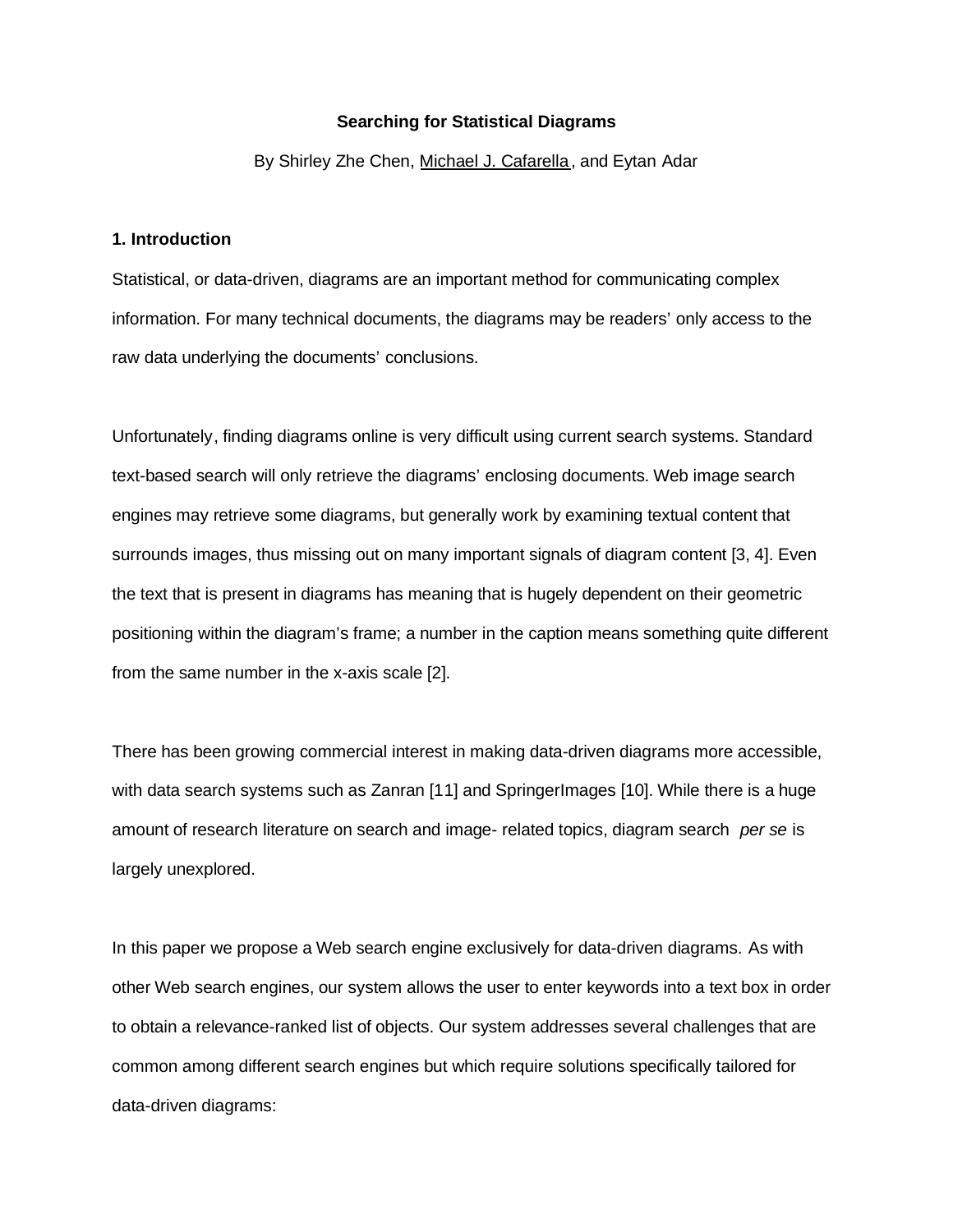• *Diagram Corpus Extraction* - Obtaining the text of a Web document is usually as easy as downloading and parsing an HTML file; in contrast, statistical diagrams require special processing to extract useful information. They are embedded in PDFs with little to distinguish them from surrounding text, the text embedded in a diagram is highly stylized with meaning that is very sensitive to the text's precise role, and because diagrams are often an integral part of a highly-engineered document, they can have extensive "implicit hyperlinks" in the form of figure references from the body of the surrounding text. Our **Diagram Extractor** component attempts to recover all of the relevant text for a diagram and determine an appropriate semantic label (**caption**, **y-axis label**, *etc.*) for each string.



*Figure 1: Scaling down images works well when generating visual snippets for photos, but diagrams can quickly become illegible.* 

• **Ranking Quality** - All search engines must figure out how to score an object's relevance to a search query, but scoring diagrams for relevance can yield strange and surprising results. We use the metadata extracted from the previous step to obtain search quality that is substantially better than naive methods.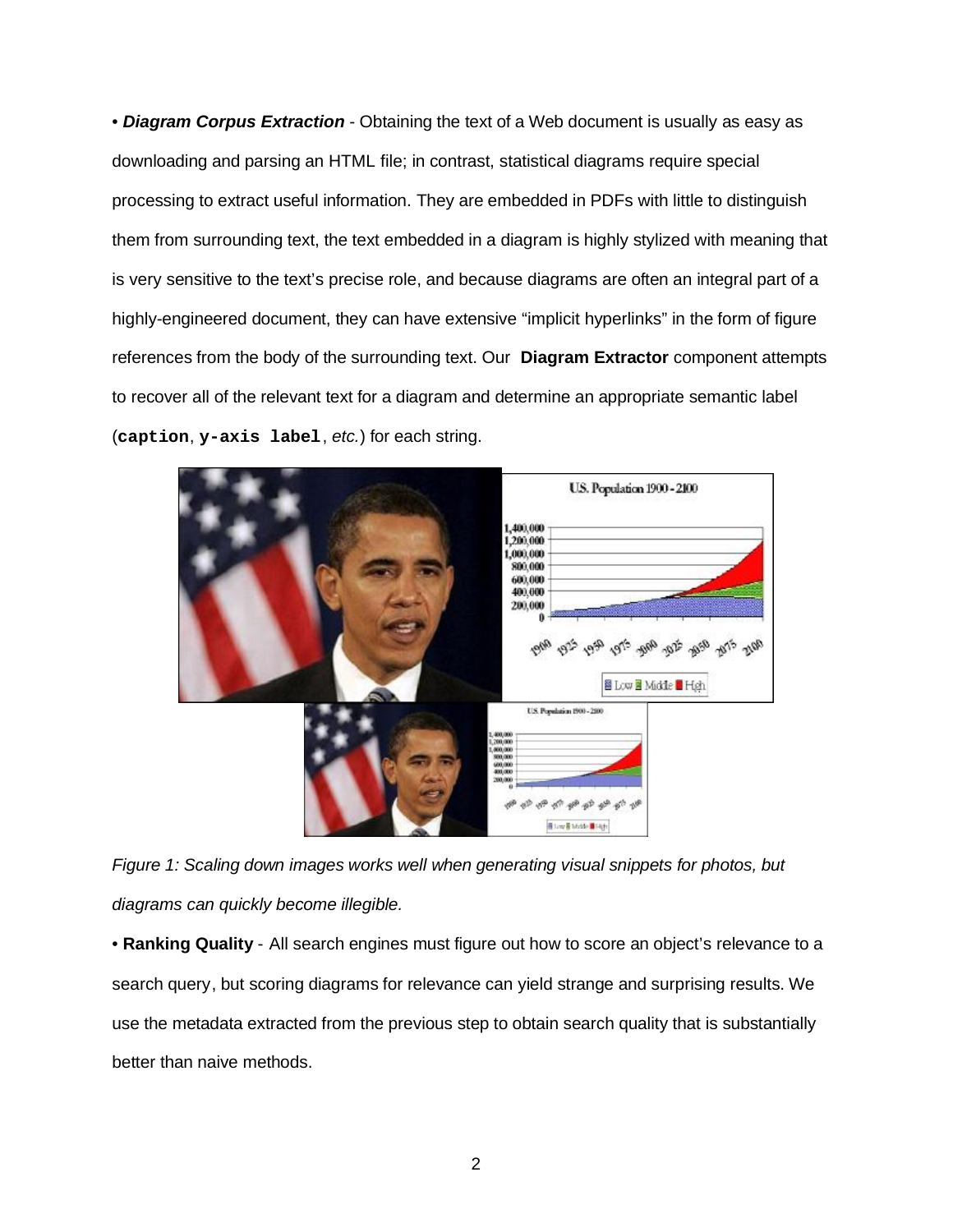• **Snippet Generation** - Small summaries of the searched-for content, usually called snippets, allow users to quickly scan a large number of results before actually selecting one. Conventional search engines select regions of text from the original documents, while image search engines generally scale down the original image to a small thumbnail. Neither technique can be directly applied to data-driven diagrams. Obviously, textual techniques will not capture any visual elements. Figure 1 shows that image scaling is also ineffective: although photos and images remain legible at smaller sizes, diagrams quickly become difficult to understand.

This paper describes *DiagramFlyer*, a search engine for finding data-driven diagrams in Web documents. It addresses each of the above challenges, yielding a search engine that successfully extracts diagram metadata in order to provide both higher-quality ranking and improved diagram "snippets" for fast search result scanning.





The techniques we propose are general and can work across diagrams found throughout the Web. However, in our current testbed we concentrate on diagrams extracted from PDF files that were discovered and downloaded from public Web pages on academic Internet domains. Our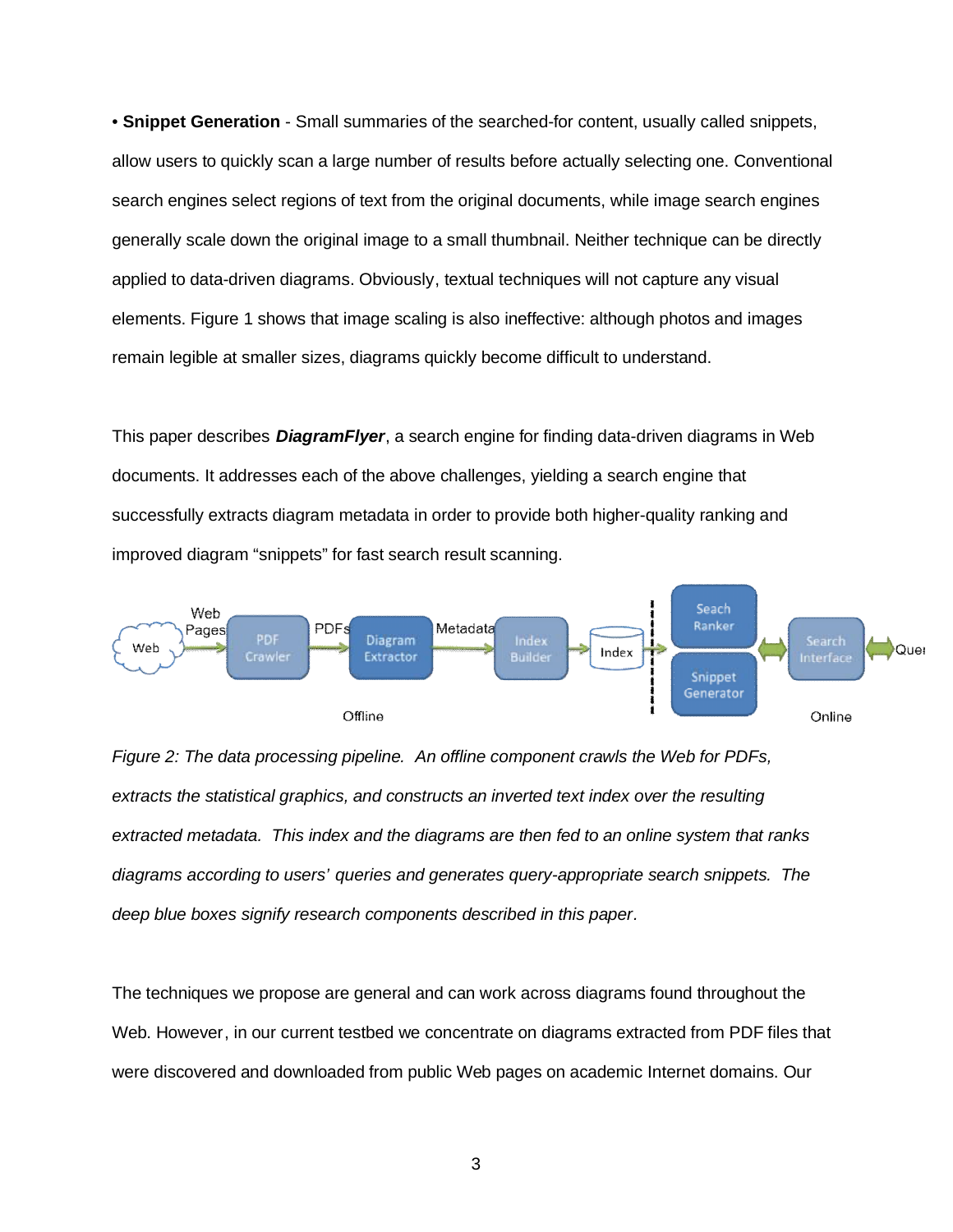resulting corpus contains 153K PDFs and 319K diagrams. We show that *DiagramFlyer* obtains a 52% improvement in search quality over naive approaches. Further, we show that **DiagramFlyer's** hybrid snippet generator allows users to find results 33% more accurately than with a standard image-driven snippet. We also place DiagramFlyer's intellectual contributions in a growing body of work on *domain-independent information extraction* , techniques that enable retrieval of structured data items from unstructured documents, even when the number of topics (or domains) is unbounded.



*Figure 3: Diagram metadata labels for a sample diagram. Some labels, such as title and legend, are found in different places for different graphics.* 

## **2. System Overview**

As with a traditional Web search engine, *DiagramFlyer* employs a pipeline of offline corpusprocessing steps that produce output then used by an online search query system. The system architecture is seen in Figure 2.

The offline pipeline has three components: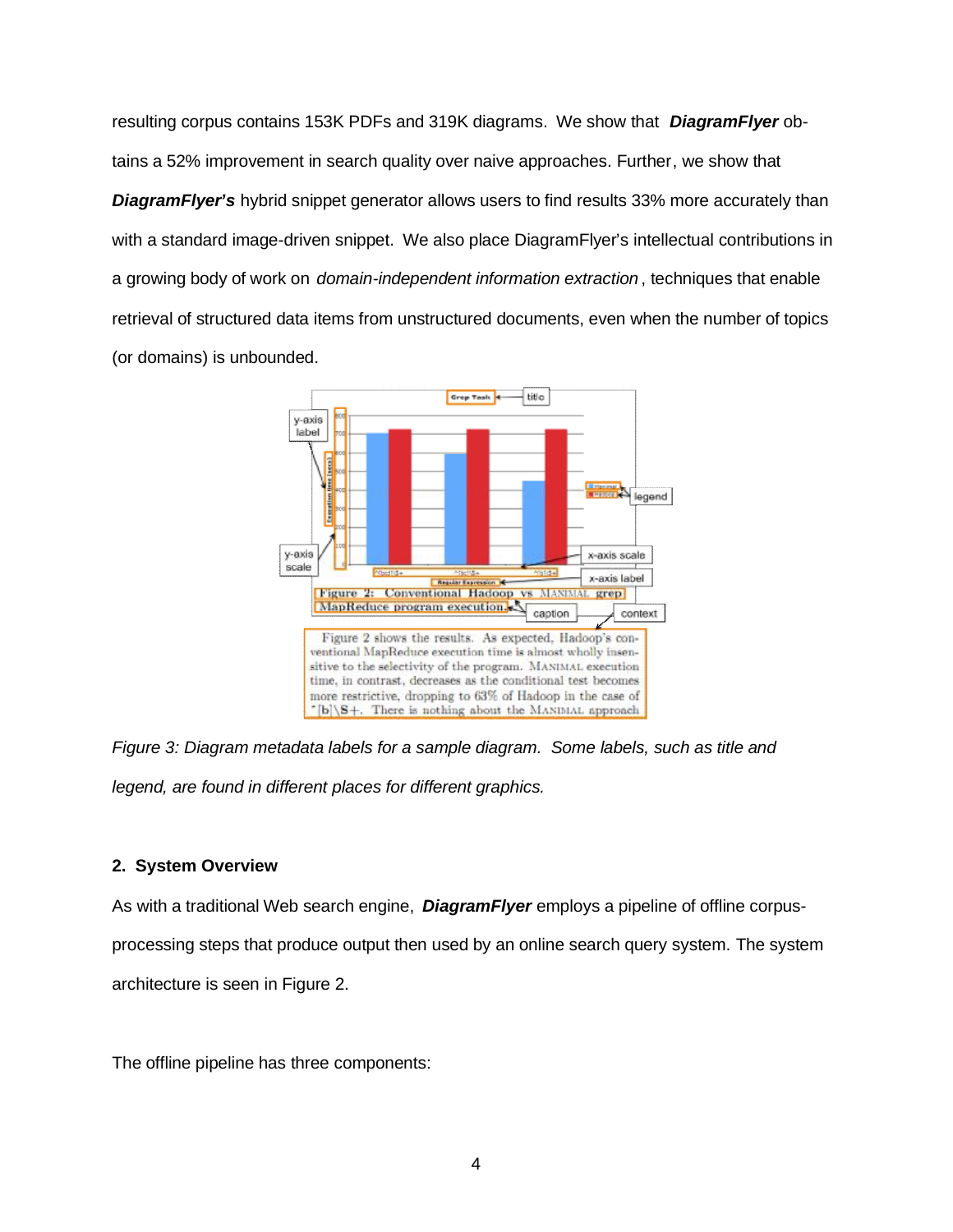# 1. The **PDF Crawler** attempts to download a large number of Web-hosted scientific papers for

### diagram search



*Figure 4: A screenshot of the DiagramFlyer search system.* 

2. The **Diagram Extractor** receives the resulting stream of nearly 153K papers. This extractor attempts to identify all the diagrams in the corpus and then annotate the text in each diagram with an appropriate semantic role. As seen in Figure 3, the Diagram Extractor identifies eight roles within the diagram (**legend**, **caption**, **title**, etc.). It also looks for any surrounding text that mentions the figure, labeling the relevant sentences as "context". For the testbed system we used two-dimensional data-driven plots (including scatterplots, time series, bar plots).

3. The **Index Builder** constructs a search index over the extracted and annotated diagrams.

The index tracks each extracted field separately so that keyword matches on individual parts of the diagram can be weighted differently during ranking.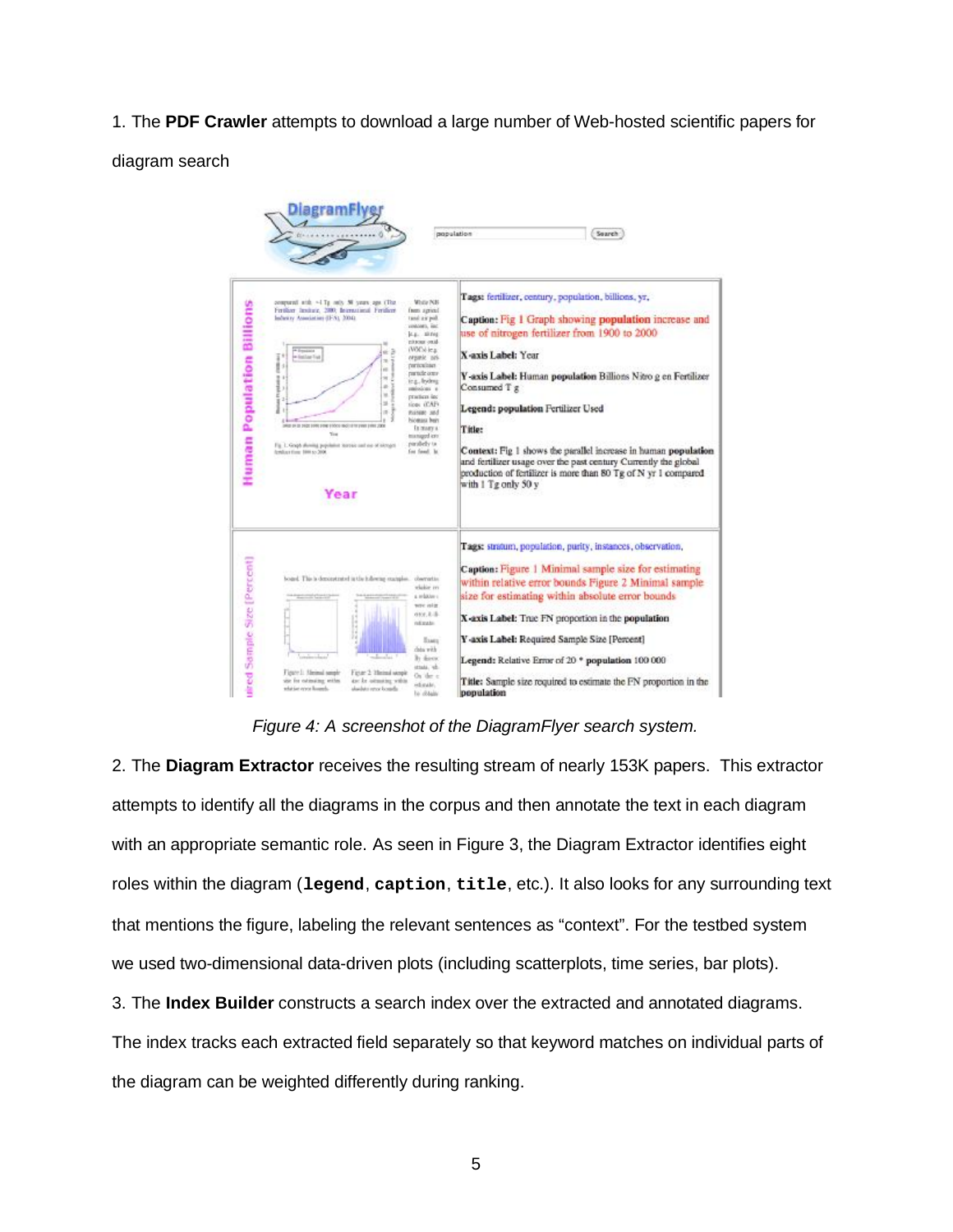As seen in Figure 4, *DiagramFlyer's* online search system is similar in appearance to traditional Web search engines. Answering an online query requires two additional components:

1. The **Search Ranker** assesses the relevance of each diagram in its index. Our system's main advantage over a standard search ranker is its access to the textual features generated by the Diagram Extractor.

2. Finally, the **Snippet Generator** generates a brief summary of each search hit, ordering them according to the Search Ranker. *DiagramFlyer's* Snippet Generator creates special diagramspecific snippets that contains both graphical and textual elements.

#### **3. Algorithms**

As mentioned above, our system has three main novel components. Because of space limitations, this version of the paper only discusses the **Diagram Extractor** component.

The **Diagram Extractor** uses a PDF extractor to obtain all text strings from the document. It then employs a four-stage processing sequence to recover groups of labeled text strings that correspond to real data-driven diagrams:

1. A trained text-centric classifier gives strings an initial label based strictly on textual features, such as the number of words in a string, whether a string is capitalized, distribution of parts of speech, and so on.

2. We then group labeled strings together into geometrically-neighboring sets that loosely correspond to diagrams. Sets without critical labels, such as relevant x-axis and y-axis data, are thrown away. This filters out a huge number of strings that are not relevant to any diagram. 3. We then recompute labels for each string, using the initial labels to compute a series of position-sensitive features. For example, one important feature is a text string's distance to the

6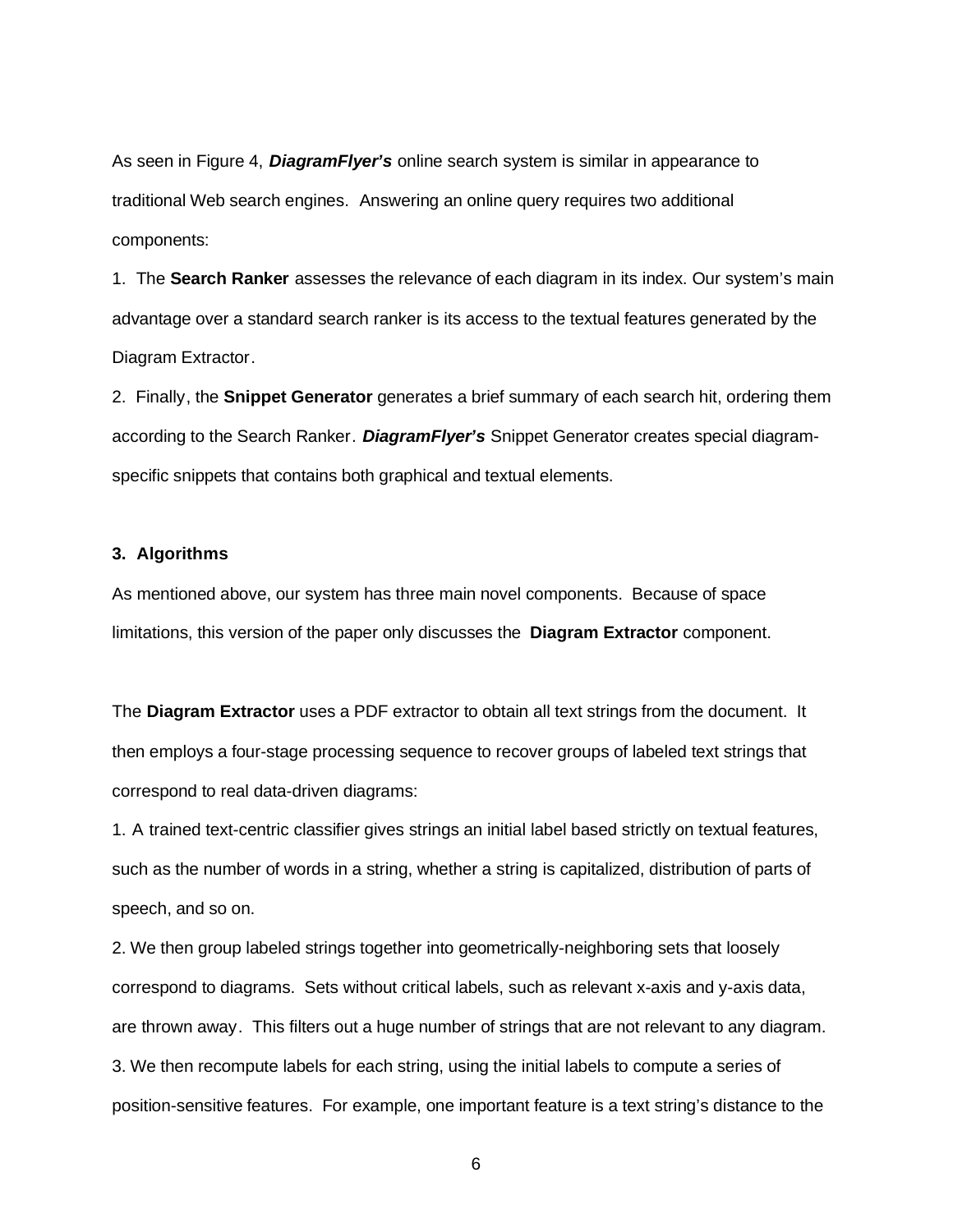nearest **x-axis scale**. This round of classification substantially improves label precision and recall.

4. Finally, we group the resulting labeled strings into sets that represent the final diagram estimates. This step relies heavily on the semantic label applied above; for example, a **caption** string should always be part of the lower portion of a diagram.

This output is then fed to the **Search Ranker** and **Snippet Generator** components.

### **4. Experimental Results**

The **Diagram Extractor** is a query-independent component, and so can be evaluated strictly using our downloaded corpus of scientific papers. We started with 4.7B URLs from the English segment of the ClueWeb09 dataset [5]. Of these, we retained those pointing to PDF documents. To target PDFs that are more likely to contain diagrams, we further restricted the crawl to the .edu domain. A query workload is critical for evaluating our **Search Ranker** and **Snippet Generator** components, but we will not discuss them in this abbreviated paper.

To determine the best implementation for the Diagram Extractor, we evaluated three slightly different versions:

- *text-only*: Just the simple textual classifier
- *all-classifiers*: The textual classifier and the position-sensitive classifier, without filtering.
- *full*: All steps

We trained these classifiers using all of the text segments derived from more than 260 datadriven diagrams that were randomly chosen from the PDF corpus; the segments were labelled by hand. We tested the results using another set of 180 similarly generated and labeled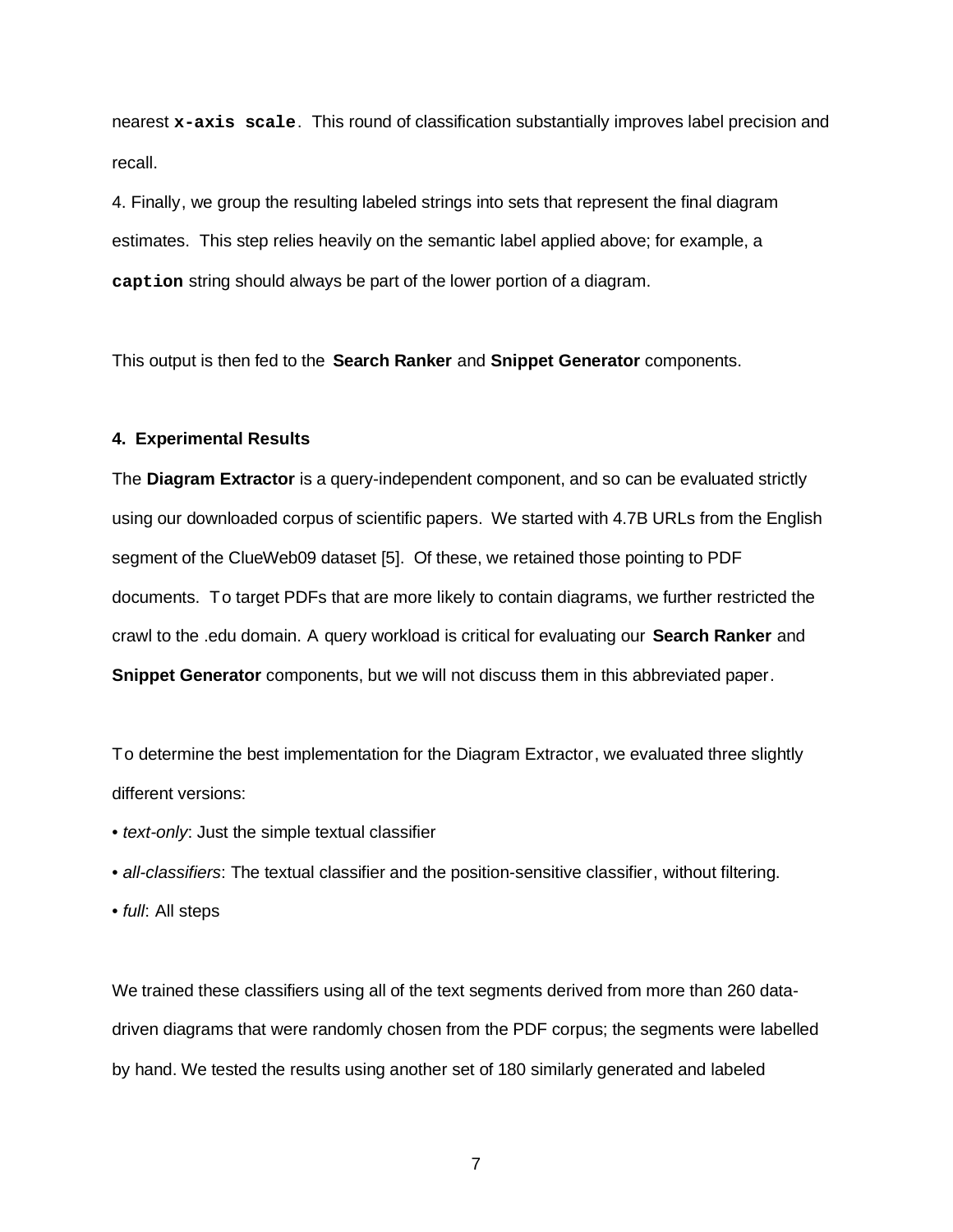|            | <b>Recall</b> |       |       | <b>Precision</b> |       |       |
|------------|---------------|-------|-------|------------------|-------|-------|
|            | text-only     | all   | full  | text-only        | all   | full  |
| title      | 0.256         | 0.651 | 0.674 | 0.344            | 0.609 | 0.617 |
| y-scale    | 0.782         | 0.796 | 0.754 | 0.889            | 0.843 | 0.900 |
| y-label    | 0.835         | 0.864 | 0.874 | 0.775            | 0.752 | 0.797 |
| x-scale    | 0.903         | 0.835 | 0.835 | 0.616            | 0.915 | 0.896 |
| x-label    | 0.241         | 0.681 | 0.681 | 0.340            | 0.842 | 0.835 |
| legend     | 0.520         | 0.623 | 0.656 | 0.349            | 0.615 | 0.631 |
| caption    | 0.952         | 0.887 | 0.839 | 0.450            | 0.887 | 0.929 |
| nondiagram | 0.768         | 0.924 | 0.313 | 0.850            | 0.909 | 0.838 |

diagrams. The evaluation results are shown in the below table (the best scores for any task are shown in bold).

The precision gain of *full* over *all-classifiers* is due to the diagram group filter. On a set of 449 candidate diagram groups, this filter removed 165 bad ones and just 11 good ones. For most labels, this filter does not influence recall much. However, it dramatically reduces recall of **nondiagram** text in the full case, from 0.9239 to 0.3126. In the case of **non-diagram**, a reduction in recall is actually a good sign: Most of the "bad candidates" arise from diagrams that are pictorial or otherwise not data-driven and would not make sense in the downstream search engine. Reducing recall for this label means that strings that are unnecessary for any diagram are being removed from the output and possibly downstream diagram detection. Although *allclassifiers* has a comparable overall performance, we chose *full* in *DiagramFlyer* to emphasize precision over recall.

It is clear that **title** and **legend** are the metadata items that are most difficult to classify. In some ways, the result is not surprising: **title** is not always presented, and **legend** can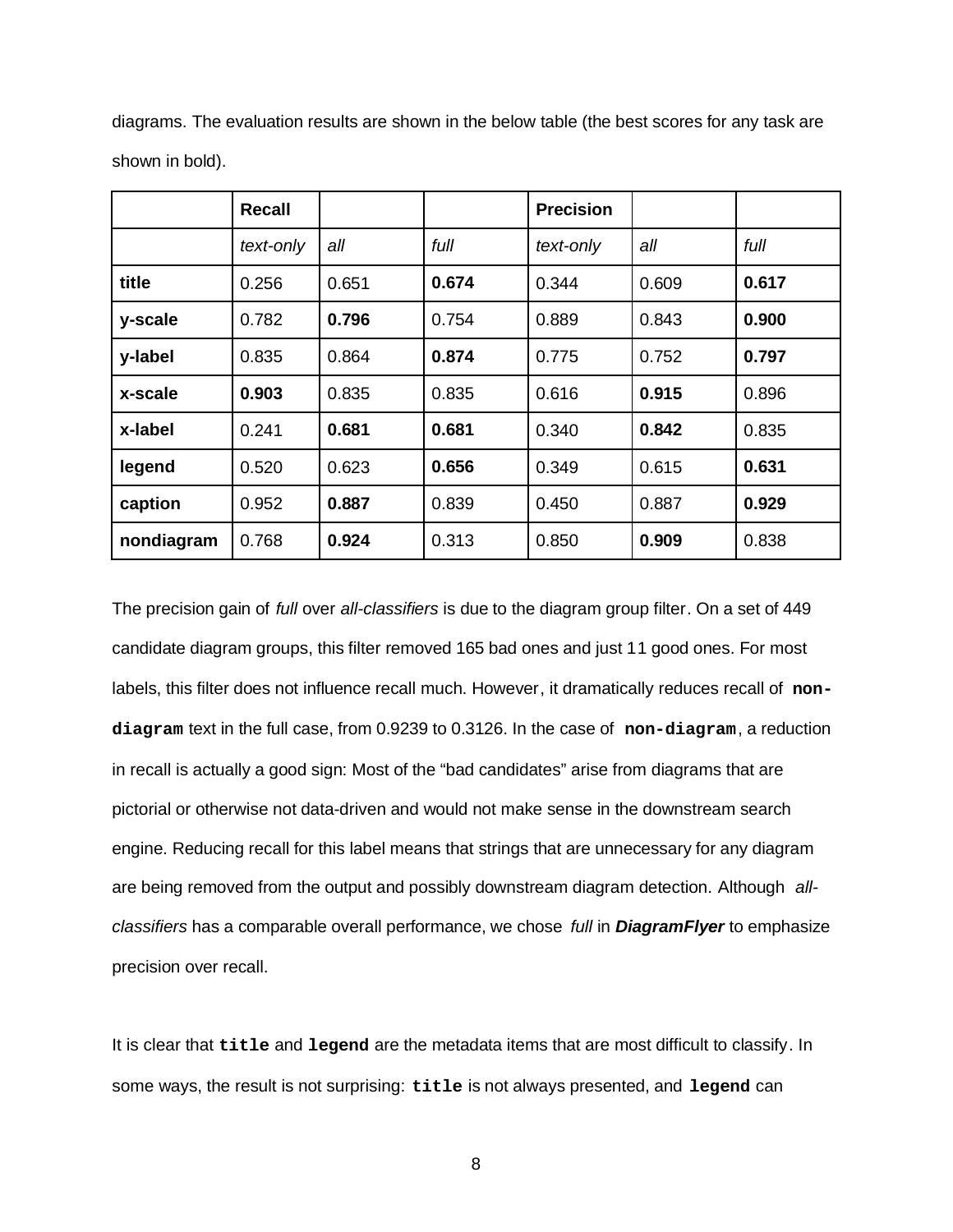appear in several different locations. Finally, we also evaluated our method for diagram regrouping. We successfully reconstructed 89 diagrams out of a potential 119, with just 20 incorrect ones. These incorrect outputs arose from splitting a single diagram or joining two distinct diagrams.

#### **5. Related Work**

There is a vast literature on text search, snippet generation, image search, and image processing; much of this is not relevant to the unusual demands of searching statistical diagrams. There has been some work into specialized diagram understanding (for example, in processing telephone system diagrams [1]), but this work is extremely tailored to a narrow diagram type and is not suitable for a general search application.

Only a few pieces of work process diagrams in ways suit- able for Web-style search. Huang, *et al.* [6] proposed an automatic mechanism to recover actual numerical quantities from diagrams' graphical components; it may be usable at large scale. Huang, *et al.* [7] attempted to label regions of chart text, similar to the Diagram Extraction phase, albeit with fewer labels and somewhat lower accuracy, and it is unclear whether their technique can handle multi-diagram images. The most relevant is work from Kataria, *et al.* [8] and Lu, *et al.* [9]. They extract information from paper- embedded diagrams, recovering both text labels and graphical elements; their text recovery component focuses on recovering OCR'ed text, with some amount of label recovery as a side-effect of the technique. Their system uses some of the same features as *DiagramFlyer's* Diagram Extractor, though it is not clear how much their technique can be extended to yield more fine-grained labels, and they do not focus on any tasks downstream from the extraction stage.

9